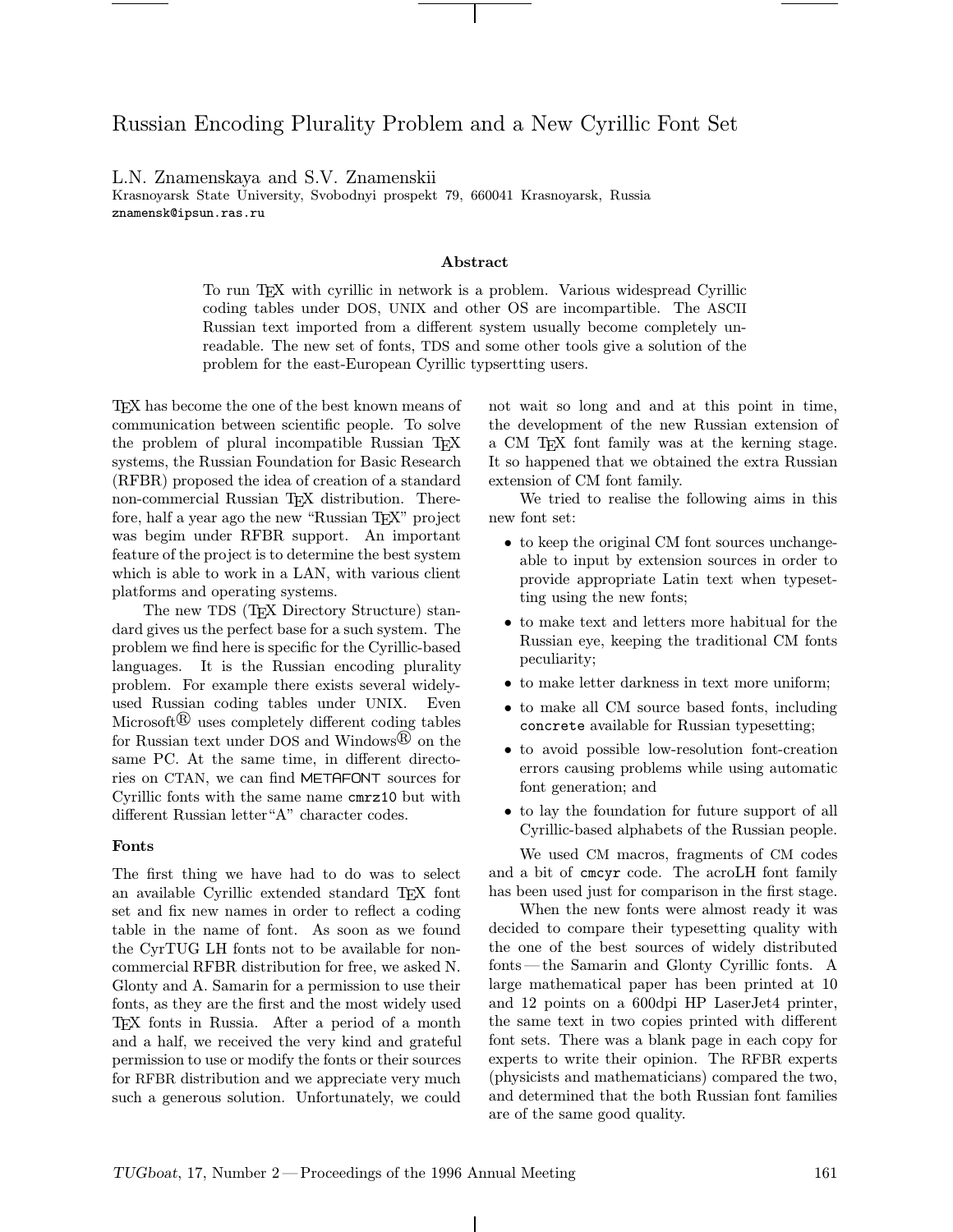## L.N. Znamenskaya and S.V. Znamenskii

What should we do with the new fonts names? The first idea was to use the fontname scheme. In this way, we made the name of extended 8-bit font much too different from the name of corresponding standard 7-bit CM font. As a result users would have a problems while adopting new styles and using the TEX primitive font selection commands. To reduce such problems we decided to create a font name from RF (Russian Font  $+$  Russian Foundation); to use the third char (digit) in the name to point to the coding table, and to end by using the same char sequence as that used by the corresponding CM font. One can see the examples on tables.

The empty boxes in font tables will be filled by other Cyrillic letters in next version of fonts. It is impossible to support all Cyrillic-based languages by the same 8-bit coding table —the number of different letters is more than 256. The project is working on a coding table which would allow typesetting on more than sixty Cyrillic-based languages with the use of accents or virtual fonts or \charsubdef. The list of languages to be supported in such a way contains all of the Cyrillic-based languages of Russia.

#### Russian encoding plurality problem

We need to support the typical situation of an entire T<sub>E</sub>X file system residing on a server, with clients working under different operation systems using various Russian encodings. The main problem is to select the appropriate procedure for inputting TEX files with any encoding.

Our way to solve this problem is to create an executable which would recognize the Cyrillic coding of a file in the correct way, and then recode it automatically to conform to the local coding.

Why not? Anybody who reads Russian can easily convert the text in the right coding from the same text in the wrong coding. But as soon as we try to look more carefully at the problem, we see the multiple problems.

The coding tables one-to-one correspondence as a part of problem If a binary file is occasionally to be recoded as Cyrillic, it is useful to have the capability of recovering an accidently-converted file. The networking forse problem to be more difficult: multiple convertions must preserve the original information. We cannot see a way to solve this problem without the additional difficulty of creating a proper conversion algorithm. It is natural to preserve the ASCII first 128 positions of code table. In the last 128 positions, we have to put one-to-one correspondence between each set of coding tables in a consistent way.

Unfortunately, this is not possible. The set of symbols in this part of the coding tables differs very much from one table to other. Therefore we have to permit the Rchar to change meaning during conversions. We try to considerably decrease the set of possible meaning changes. The desirable solution is to split the set of all possible char meanings of the 128 equivalence classes such that any conversion can change the symbol meaning only inside its equivalence class. This is also impossible. Some of the meanings will necessarily be found in different classes and the best thing we can do is to use the less valuable meanings for such a mess. You can see the summary of a various available information on Cyrillic coding tables [1]–[8] and our proposals on the one-to-one table correspondence in a huge table bellow. In this table the numbers 0, 1, 2, 3, 4, 5 respectively denote ISO8859-5, CP1251, PC866, -8, MacOS, and PC855.

The problem of other Cyrillic languages There are more then 60 Cyrillic-based languages and some of them still have not settled coding tables. Most of the files contains a lot of the non-text commands. There is a lot of software which puts a non-ASCII chars into file and the program has to distinguish, as far as is possible, the right Cyrillic words from the combinations of such symbols.

We therefore cannot use only the char set information of the file to discover the coding table of document. Another problem we see is that some coding tables use the same char set. As we need to get a right solution for a short file, it is also inadequate just to count the number of each letters appearing in text. A more precise instrument would be to count the number of each combinations of two letters appearing in the document.

This effective approach require more them 128 kilobytes of memory for an intermediate data storage. The natural algorithm to perform a proper statistical analysis of this data includes multiple computing of logarithms and is not fast enough– especially on a PC. How to find a way to get the acceptable result in a simple and fast way?

The next idea was to select two sets of possible strings of length 2: the set,  $A$ , of frequentlyappearing Cyrillic text bicharacter strings and a set, U, of commonly unused Cyrillic text bicharacter strings. The executable counts the numbers  $N_A$  and  $N_U$  of strings from A and U, respectively, appearing in the file. The number  $C = \frac{N_A - N_U}{N_A + N_U}$  will show if this file looks as Cyrillic text or not. Such a number can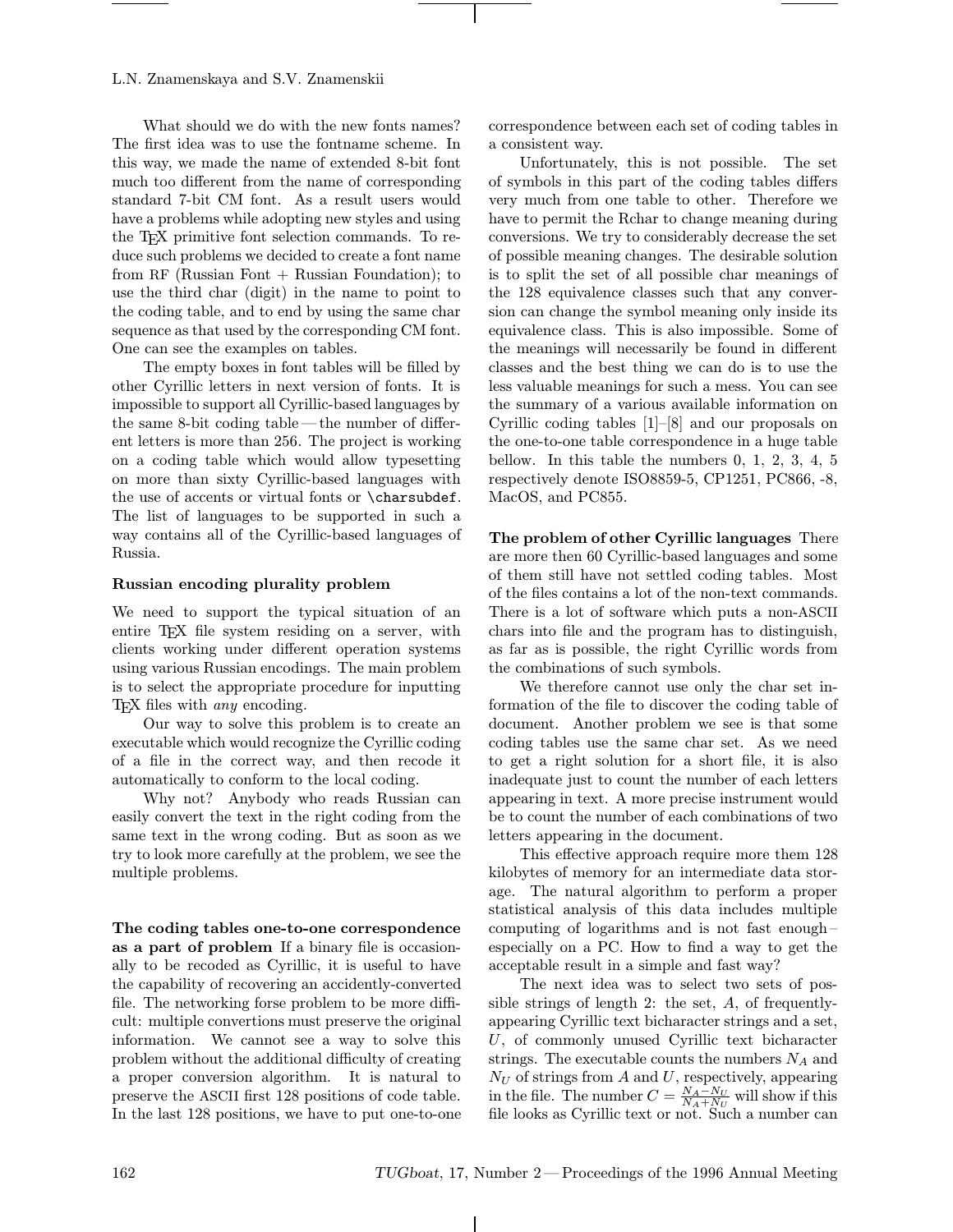# Russian Encoding Plurality Problem and a New Cyrillic Font Set

| where | THE MEANING                                        |
|-------|----------------------------------------------------|
| 23    | BOX DRAWINGS DOWN SINGLE AND RIGHT DOUBLE          |
| 0145  | CYRILLIC CAPITAL LETTER DJE                        |
| 23    | RIGHT HALF BLOCK                                   |
| 0145  | CYRILLIC CAPITAL LETTER GJE                        |
| 23    | BOX DRAWINGS DOWN SINGLE AND LEFT DOUBLE           |
| 0145  | CYRILLIC CAPITAL LETTER DZE                        |
| 23    | LEFT HALF BLOCK                                    |
| 0145  | CYRILLIC CAPITAL LETTER BYELORUSSIAN-UKRAINIAN I   |
| 3     | TOP HALF INTEGRAL                                  |
| 01245 | CYRILLIC CAPITAL LETTER YI                         |
| 23    | BOX DRAWINGS UP SINGLE AND RIGHT DOUBLE            |
| 0145  | CYRILLIC CAPITAL LETTER JE                         |
| 23    | BOX DRAWINGS UP DOUBLE AND RIGHT SINGLE            |
| 0145  | CYRILLIC CAPITAL LETTER LJE                        |
| 23    | BOX DRAWINGS UP SINGLE AND LEFT DOUBLE             |
| 0145  | CYRILLIC CAPITAL LETTER NJE                        |
| 23    | BOX DRAWINGS UP DOUBLE AND LEFT SINGLE             |
| 0145  | CYRILLIC CAPITAL LETTER TSHE                       |
|       | 23 BULLET OPERATOR                                 |
| 0145  | CYRILLIC CAPITAL LETTER KJE                        |
| 23    | BOX DRAWINGS VERTICAL SINGLE AND RIGHT DOUBLE      |
| 0145  | CYRILLIC CAPITAL LETTER DZHE                       |
| 23    | BOX DRAWINGS VERTICAL DOUBLE AND RIGHT SINGLE      |
| 0145  | CYRILLIC SMALL LETTER DJE                          |
| 23    | BOX DRAWINGS VERTICAL SINGLE AND LEFT DOUBLE       |
| 0145  | CYRILLIC SMALL LETTER GJE                          |
| 23    | BOX DRAWINGS VERTICAL DOUBLE AND LEFT SINGLE       |
| 0145  | CYRILLIC SMALL LETTER DZE                          |
| 23    | BOX DRAWINGS DOWN SINGLE AND HORIZONTAL DOUBLE     |
| 0145  | CYRILLIC SMALL LETTER BYELORUSSIAN-UKRAINIAN I     |
| 3     | BOTTOM HALF INTEGRAL                               |
| 01245 | CYRILLIC SMALL LETTER YI                           |
| 23    | BOX DRAWINGS DOWN DOUBLE AND HORIZONTAL SINGLE     |
| 0145  | CYRILLIC SMALL LETTER JE                           |
| 23    | BOX DRAWINGS UP SINGLE AND HORIZONTAL DOUBLE       |
| 0145  | CYRILLIC SMALL LETTER LJE                          |
| 23    | BOX DRAWINGS UP DOUBLE AND HORIZONTAL SINGLE       |
| 0145  | CYRILLIC SMALL LETTER NJE                          |
| 23    | BOX DRAWINGS VERTICAL SINGLE AND HORIZONTAL DOUBLE |
| 0145  | CYRILLIC SMALL LETTER TSHE                         |
| 23    | BOX DRAWINGS VERTICAL DOUBLE AND HORIZONTAL SINGLE |
| 0145  | CYRILLIC SMALL LETTER KJE                          |
| 23    | FULL BLOCK *)                                      |
| 0145  | CYRILLIC SMALL LETTER DZHE                         |
| 235   | BOX DRAWINGS LIGHT VERTICAL AND RIGHT              |
| 14    | CYRILLIC CAPITAL LETTER GHE WITH UPTURN            |
| 235   | BOX DRAWINGS LIGHT VERTICAL AND LEFT               |
| 14    | CYRILLIC SMALL LETTER GHE WITH UPTURN              |



\*) for this coding table

| <b>WHERE</b>   | THE MEANING                              |
|----------------|------------------------------------------|
| 235            | BOX DRAWINGS LIGHT UP AND RIGHT          |
| 14             | LEFT SINGLE QUOTATION MARK               |
| 235            | BOX DRAWINGS LIGHT UP AND LEFT           |
| 14             | RIGHT SINGLE QUOTATION MARK              |
| 235            | <b>BOX DRAWINGS DOUBLE UP AND LEFT</b>   |
| 14             | LEFT DOUBLE QUOTATION MARK               |
| 235            | <b>BOX DRAWINGS DOUBLE UP AND RIGHT</b>  |
| 14             | RIGHT DOUBLE QUOTATION MARK              |
| 235            | <b>BOX DRAWINGS DOUBLE DOWN AND LEFT</b> |
| 14             | DOUBLE LOW-9 QUOTATION MARK              |
| $\overline{4}$ | POUND SIGN                               |
| 235            | BOX DRAWINGS LIGHT DOWN AND RIGHT        |
| 1              | SINGLE LOW-9 QUOTATION MARK              |

Table 2: the symbols look more-or-less like left/right coma quotation

| WHERE | THE MEANING                          |
|-------|--------------------------------------|
| 3     | GREATER-THAN OR EQUAL TO *)          |
| 01245 | CYRILLIC CAPITAL LETTER UKRAINIAN IE |
| 3     | DIVISION SIGN *)                     |
| 01245 | CYRILLIC CAPITAL LETTER SHORT U      |
| 3     | LESS-THAN OR EQUAL TO *)             |
| 01245 | CYRILLIC SMALL LETTER UKRAINIAN IE   |
| 3     | ALMOST EQUAL TO *)                   |
| 01245 | CYRILLIC SMALL LETTER SHORT U        |

Table 3: pc855/pc866 splittings \*) for this coding table

where the meaning 23 box drawings down double and left single 145 left-pointing double angle quotation mark 23 box drawings down double and right single 145 right-pointing double angle quotation mark 4 LESS-THAN OR EQUAL TO  $*)$  $235$   $\hspace{1cm}$  box drawings double vertical and left 1 single left-pointing angle quotation mark 4 GREATER-THAN OR EQUAL TO  $*)$ 235 box drawings double vertical and right 1 single right-pointing angle quotation mark

Table 4: the symbols look more-or-less like left/right angle quotation \*) for this coding table

 $\overline{\phantom{a}}$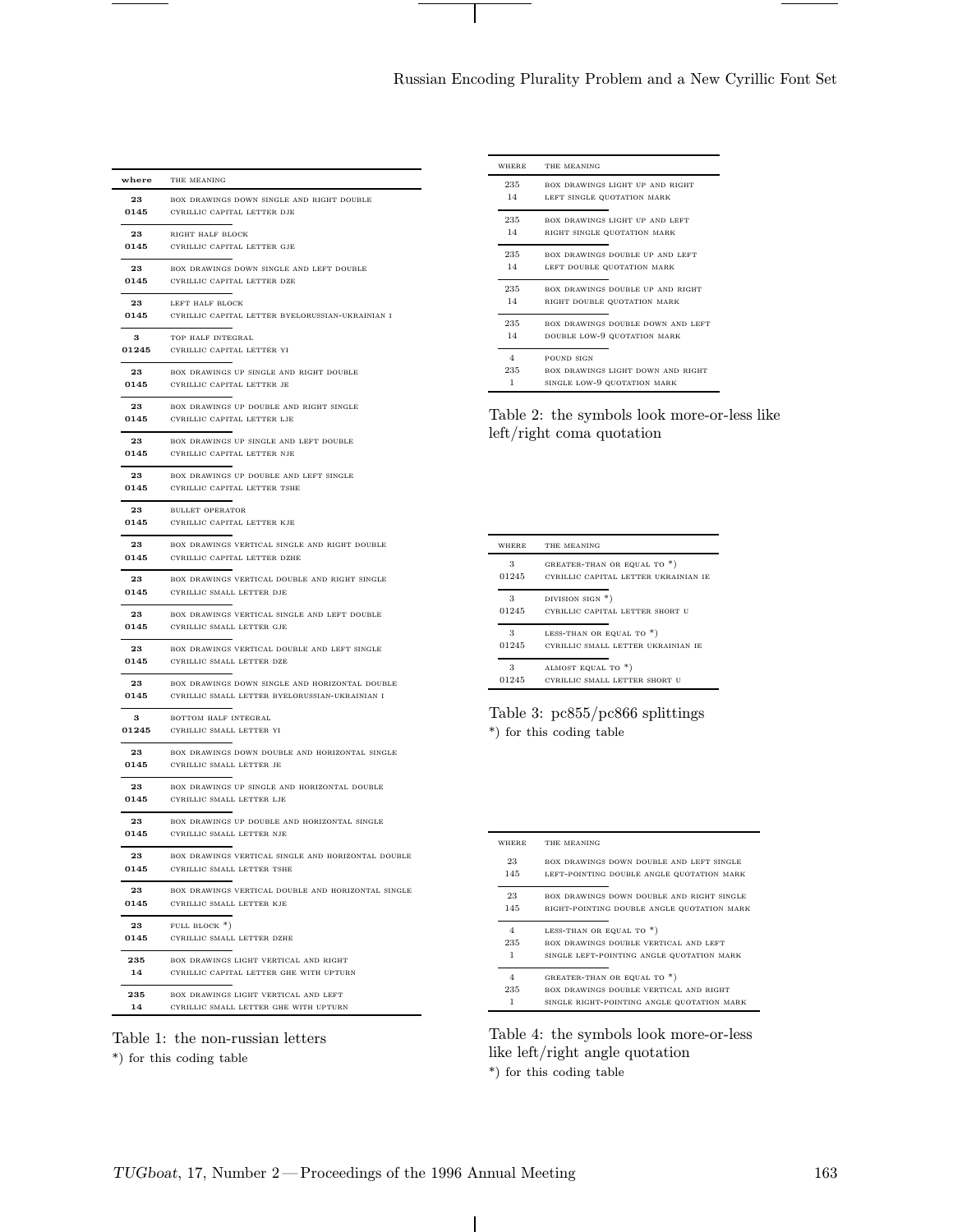L.N. Znamenskaya and S.V. Znamenskii

| WHERE          | THE MEANING                                 |
|----------------|---------------------------------------------|
| 3              | SUPERSCRIPT TWO                             |
|                | 01245 NUMERO SIGN                           |
|                |                                             |
|                | 23 MIDDLE DOT $*)$                          |
|                | 0145 SECTION SIGN                           |
|                |                                             |
| 25<br>134      | LOWER HALF BLOCK *)                         |
|                | COPYRIGHT SIGN                              |
| 235            | BOX DRAWINGS LIGHT VERTICAL                 |
| 14             | NOT SIGN                                    |
|                |                                             |
| 235            | BOX DRAWINGS LIGHT VERTICAL AND HORIZONTAL  |
| 14             | REGISTERED SIGN                             |
|                |                                             |
| 235            | BOX DRAWINGS LIGHT DOWN AND LEFT            |
| 14             | PLUS-MINUS SIGN                             |
| 235            | BOX DRAWINGS DOUBLE HORIZONTAL              |
| 14             | MICRO SIGN                                  |
|                |                                             |
| 235            | BOX DRAWINGS DOUBLE VERTICAL                |
| 14             | PILCROW SIGN                                |
|                |                                             |
| 235            | BOX DRAWINGS LIGHT DOWN AND HORIZONTAL      |
| 14             | EN DASH                                     |
|                | 235 BOX DRAWINGS LIGHT UP AND HORIZONTAL    |
| 14             | <b>EM DASH</b>                              |
|                |                                             |
| 235            | BOX DRAWINGS LIGHT HORIZONTAL               |
| 14             | DAGGER                                      |
|                |                                             |
| 235            | BOX DRAWINGS DOUBLE DOWN AND RIGHT          |
| 14             | <b>BULLET</b>                               |
| 235            | LIGHT SHADE                                 |
| 14             | HORIZONTAL ELLIPSIS                         |
|                |                                             |
| 235            | BOX DRAWINGS DOUBLE DOWN AND HORIZONTAL     |
| 14             | TRADE MARK SIGN                             |
| $\overline{4}$ | NOT EQUAL TO                                |
| 235            | BOX DRAWINGS DOUBLE UP AND HORIZONTAL       |
| $\mathbf{1}$   | DOUBLE DAGGER                               |
|                |                                             |
| $\overline{4}$ | <b>INFINITY</b>                             |
| 235            | BOX DRAWINGS DOUBLE VERTICAL AND HORIZONTAL |
| -1             | NOT USED                                    |
| $\overline{4}$ |                                             |
| 235            | <b>INCREMENT</b><br>UPPER HALF BLOCK        |
| $\mathbf{1}$   | PER MILLE SIGN                              |
|                |                                             |
|                | 012345 NO-BREAK SPACE                       |
|                |                                             |
| 4              | DIVISION SIGN *)                            |
| 235            | MEDIUM SHADE                                |
| 1              | <b>BROKEN BAR</b>                           |
|                | LATIN SMALL LETTER F WITH HOOK              |
| 235            | <b>DARK SHADE</b>                           |
| $\mathbf{1}$   | MIDDLE DOT $*)$                             |
|                |                                             |
| $\overline{4}$ | ALMOST EQUAL TO *)                          |
| 235            | <b>BLACK SQUARE</b>                         |
| $\mathbf{1}$   | NOT USED                                    |
|                |                                             |
| 5              | FULL BLOCK *)<br>DEGREE SIGN                |
| 1234           |                                             |
| 234            | $\texttt{SQUARE~ROOT}$                      |
| 015            | SOFT HYPHEN                                 |
|                |                                             |
| 3 <sup>3</sup> | LOWER HALF BLOCK *)                         |
|                | 1245 CURRENCY SIGN                          |
|                |                                             |

Table 5: other symbols

\*) for some coding tables

be computed for each known coding table and the largest value must point to the right coding table. It seems to be fast, easy and effective because the most frequently used conjunctions of two characters (less then 5% of all conjunctions) gives more then 50% of bicharacter substrings in Russian text and approximately half of all possible conjunctions which are practically never used in Russian. The "only" problem remaining is to select the sets A and U properly.

How we selected  $A$  and  $U$  A great help for us was the unique Gilyarovskii and Grivnin book [9] with the text samples on most of the languages. We had to turn the samples into computer files in order to count biletter appearance numbers. A new problem then arose: what should we do with non-Russian letters?

There are no fixed coding tables for most of the languages. We also do not know about any other attempts to use a Russian keyboard and special T<sub>E</sub>X commands for typesetting of most of the Cyrillic languages of Russia, Mongolia and Alaska. For each of the languages which use non-Russian letters, we have made two files: the first file has char representation of non-Russian letters mostly according to the tables above, and the second file has more-or-less better readable Russian letter sequences following the slash char (such as  $/bK$  for "K as in beak" or /KU for "K as in desk" or /Jb for  $\sqrt{L}$  for  $\sqrt{C}$  for -) and maximal usage of the standard TEX accent control sequences. For the Russian language, we used three different subject topics and a dictionary with 51924 words. Each of the other languages was represented by a single file. We obtained 109 files for 64 languages.

We cannot be certain other people will use the same codes or sequences for non-Russian letters. Therefore, while counting the biletter strings for each file we assign all letters with unknown codes to a group, identify all ASCII non-letters and assign them to another group and assign all Latin letters unusable by Cyrillic text to a separate group. After, counting we selected biletter strings which did not appeared in files. They composed the set  $U$  with 695 elements.

The selection of set A was more difficult. After several attempts to select it we got the following algorithm. For each couple of letters and each file, the logarithm of 'relative frequence' was computed. To avoid infinity we had zero frequences changed to a small non-zero value, as if this biletter string appears once in a file twice as long. Then we found the sums over all the files and used them for